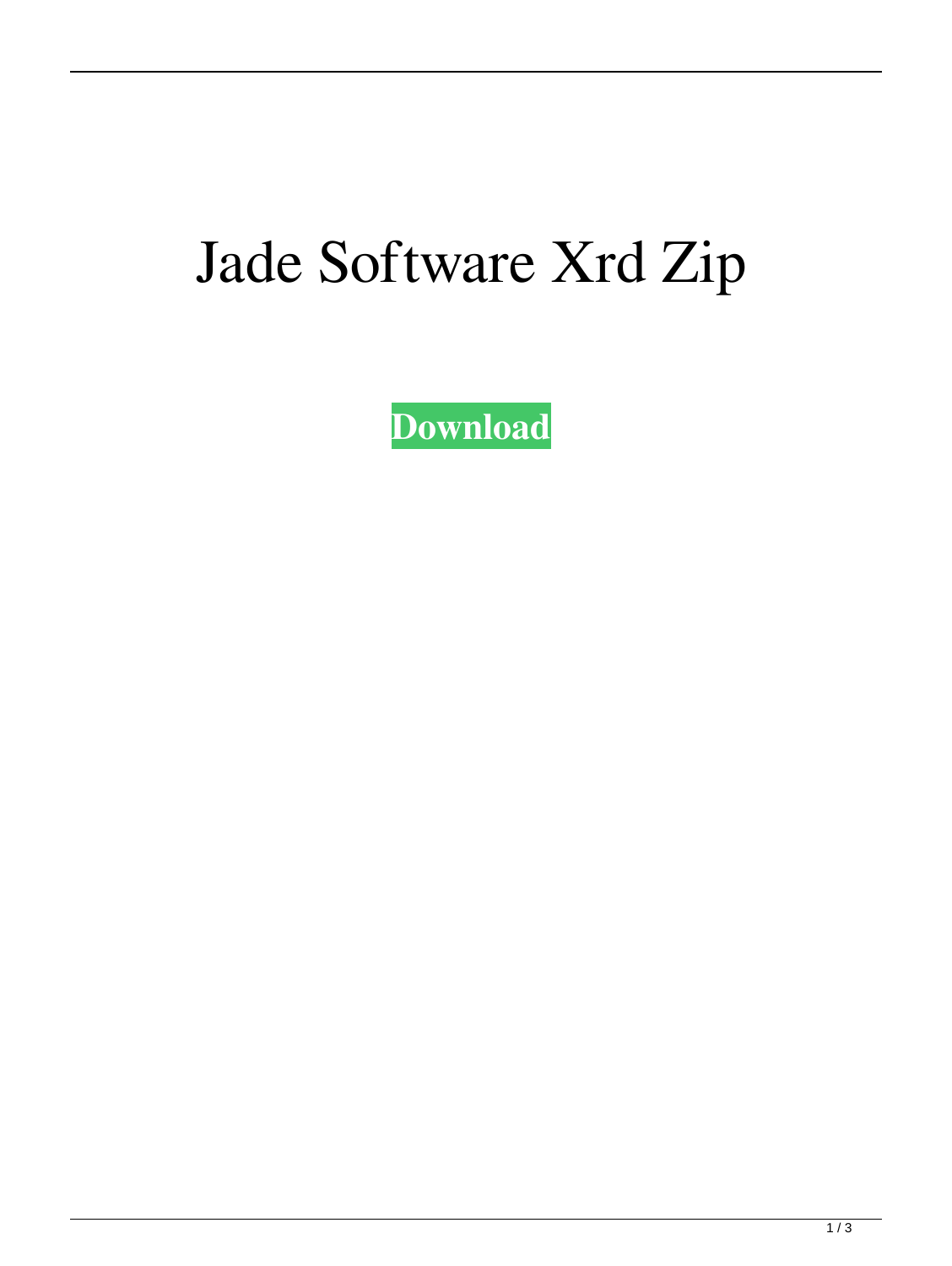View, analyze and download diffraction data from CIFs using jade software xrd. External links Powder Diffraction File (PDF) Category:X-ray crystallographyQ: Javascript to wait for a button press My user is entering a dollar amount to be charged from their smart phone via a touchscreen. When the user presses the "Charge" button, it will check whether the user has enough money in the account to complete the transaction, and will then debit the correct amount from the user's account. I am having trouble using the javascript to wait for the user to press the "Charge" button before the user can proceed to the next page. I'm using the JQuery ajax to post the amount to the next page and I can get it to post the amount, and reload the page correctly. I just can't figure out how to wait for the "Charge" button. Here is my code: var cash  $=$ \$('#cash').text(); \$.ajax({ type: "POST", url: "Charge.aspx/CheckCash", data: "{'amount':'" + cash + "'}", contentType: "application/json; charset=utf-8", dataType: "json", success: function (result) {